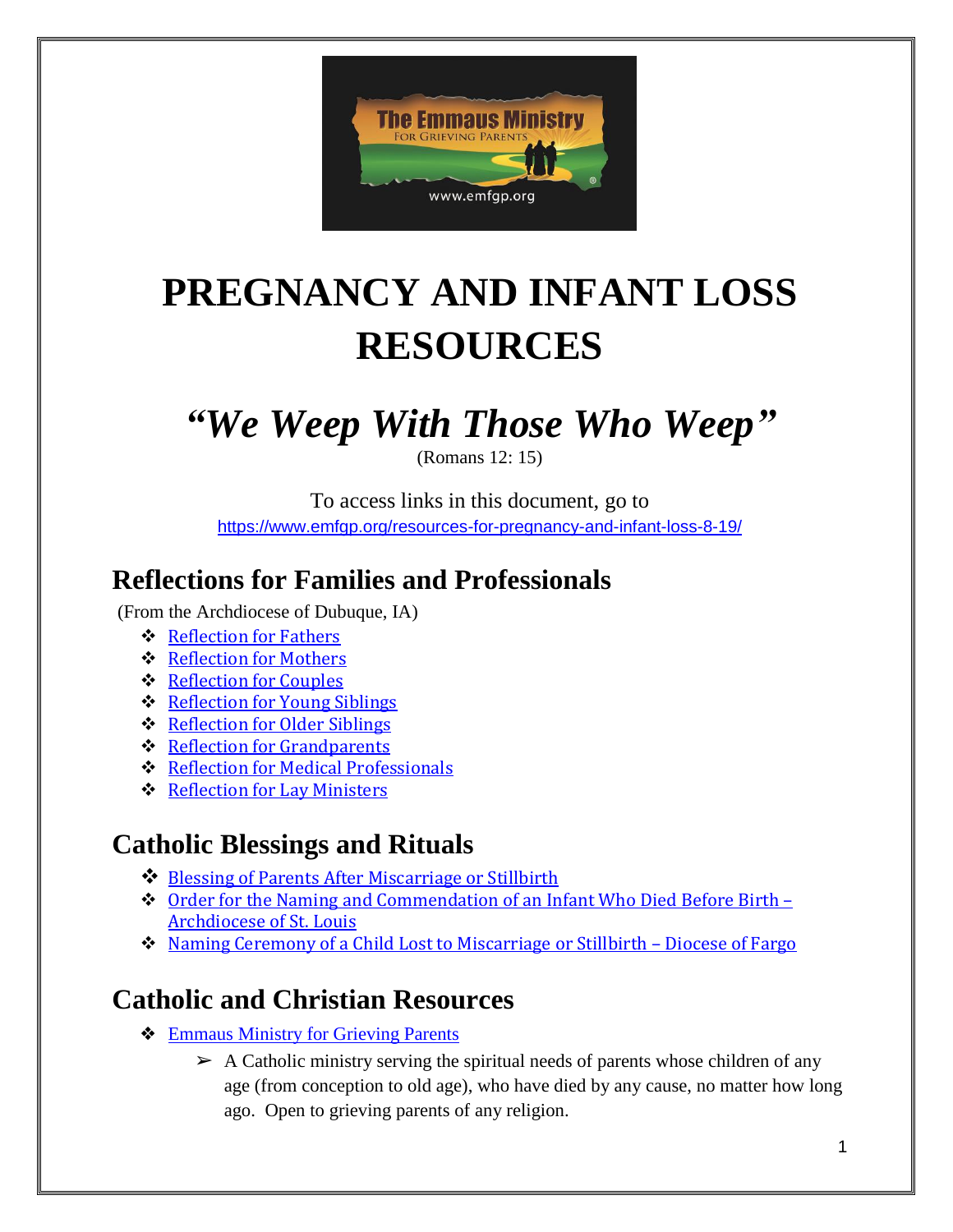

#### **❖** [Morning Light Ministry](http://morninglightministry.org/)

 $\triangleright$  A Catholic ministry for mothers and fathers who have experienced the death of their baby. Also welcomes bereaved parents of other Christian denominations, other faiths, and of no religious affiliation who are struggling with the very notion of faith.

#### ❖ [All Embrace](https://www.allembrace.com/)

 $\triangleright$  For families who have lost a baby. Provides resources and education to extended family, friends, religious leaders, medical personnel, and volunteers.

#### ❖ [Catholic Miscarriage Support](http://www.catholicmiscarriagesupport.com/)

- $\triangleright$  Practical and spiritual support for Catholics who have lost a child to miscarriage.
- ❖ [Prenatal Partners for Life](http://prenatalpartnersforlife.org/)
	- $\triangleright$  Provides families (either expecting or those who have had a child with special needs, health issues, or a life limiting condition) with the support, information, and encouragement they need to make informed decisions involving their child's care Also strives to educate the world about the unique blessings that special needs children are—that they are unique gifts from God, who have a special purpose in life that only they can fulfill…that they are made in God's image, and that He has a plan and a purpose for every life He creates, no matter how long or short that life may be.

#### ❖ [Lost Innocents](https://lostinnocentsblog.wordpress.com/)

- $\triangleright$  Practical help for miscarriage from an Orthodox Christian perspective.
- ❖ [Elizabeth Ministry](https://www.elizabethministry.org/)
	- $\triangleright$  Online and in person support through mentoring, consultations, programs, conferences, retreats, and other activities. Focuses on issues related to relationships, sexuality, and childbearing.
- ❖ [The Apostolate of Hannah's Tears](https://hannahstears.org/) 
	- $\triangleright$  Offers prayer, support, and comfort to the brokenhearted who suffer the pains of infertility at any stage of life, difficult pregnancy, miscarriage, stillbirth, the loss of a child and the adoption process.
- ❖ [Sufficient Grace Ministries](http://sufficientgraceministries.org/support-sufficient-grace/)
	- $\triangleright$  Perinatal hospice support for families receiving a life-limiting diagnosis in pregnancy and emergent support for those who experience the loss of a baby in any gestation.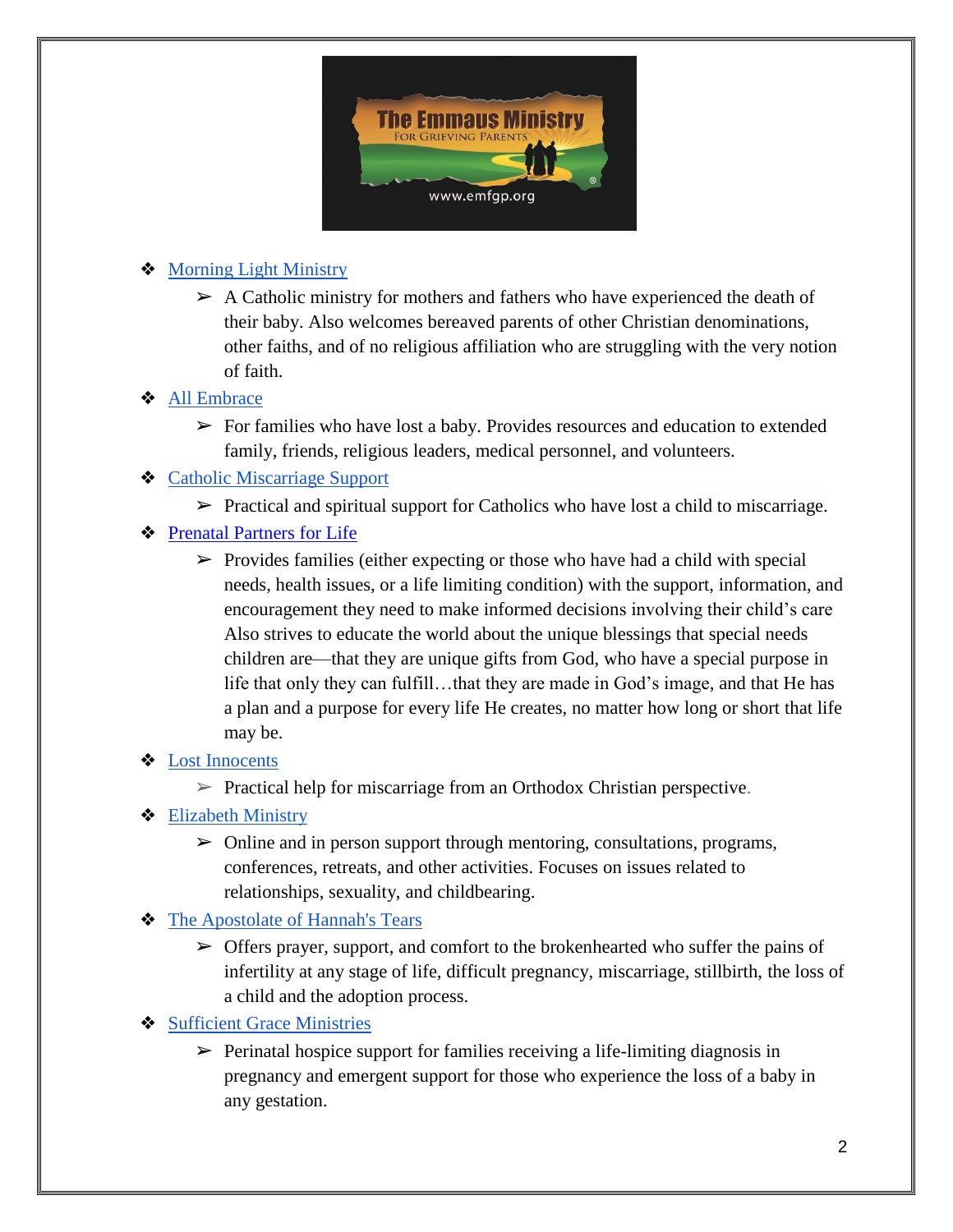

#### ❖ [Babies Remembered](http://wintergreenpress.org/)

- $\triangleright$  Offers understanding and hope to grieving families facing the darkness after the loss of a precious baby, no matter size or age, and to all who are touched by such tragic losses.
- $\bullet$  [M.E.N.D.](https://www.mend.org/)
	- ➢ M.E.N.D. (Mommies Enduring Neonatal Death) is a Christian, non-profit organization that reaches out to families who have suffered the loss of a baby. Free bi-monthly newsletters, commemorative ceremonies, and a variety of support groups throughout the nation.

## **Online Support Resources**

- ❖ [Pregnancy After Loss Support](https://pregnancyafterlosssupport.com/) (PALS)
	- $\triangleright$  A non-profit organization and community support resource for women experiencing the confusing and conflicting emotions of grief mixed with joy during the journey through pregnancy after loss. Seeks to help expectant mothers celebrate their current pregnancy by choosing hope over fear while still nurturing and honoring the grief over the loss of their deceased child.
- **❖** [Share Pregnancy and Infant Loss](http://nationalshare.org/)
	- $\triangleright$  A community for anyone who experiences the tragic death of a baby. Serves the entire family unit and provides support services such as phone support, group meeting, etc.
- ❖ [Hope After Loss](http://www.hopeafterloss.org/)
	- $\triangleright$  Provides free peer bereavement support programs to women and men who grieve the loss of a pregnancy or infant.
- ❖ [Miss Foundation](https://missfoundation.org/)
	- $\triangleright$  An international volunteer-based organization providing C.A.R.E.S. [counseling, advocacy, research, education and support] services to families experiencing the death of a child.
- ❖ [GriefShare](https://www.griefshare.org/)
	- $\triangleright$  Offers seminars, support groups, and daily emails for those whose loved ones have died.
- ❖ [Faces of Loss](http://facesofloss.com/about/about-faces)
	- ➢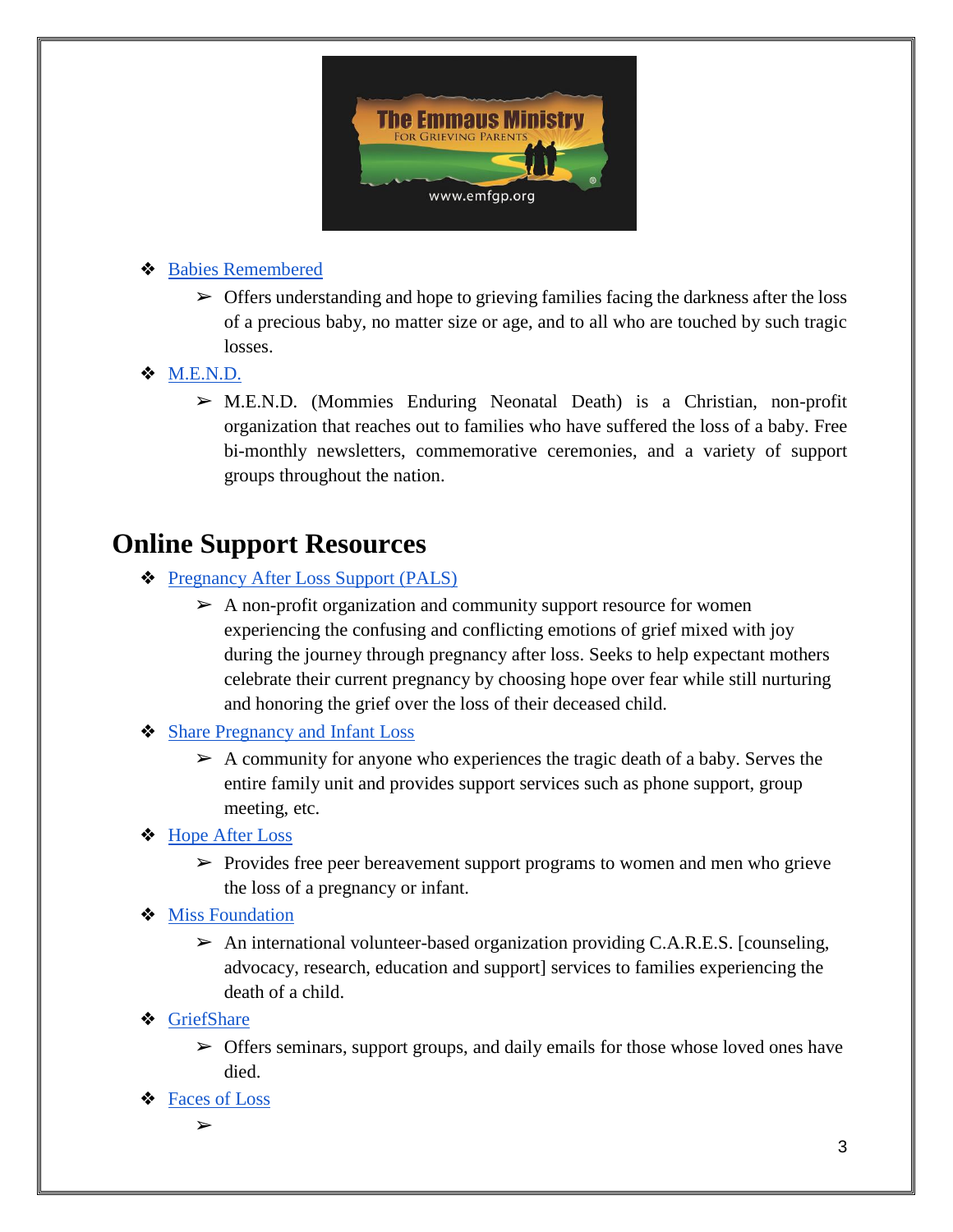

- $\triangleright$  A place to come together and share stories with others who may be looking for reassurance that they are not alone.
- ❖ [Baby Loss Comfort](http://babylosscomfort.com/)
	- $\triangleright$  A place for women to find resources, honor their grief and express their loss. Also for those looking to support someone who has lost a baby by providing suggestions on what to do and say.
- ❖ [Mommy to a Little Saint](https://www.facebook.com/groups/378453748952136/)
	- ➢ Catholic Pregnancy and Infant Loss Facebook Support Group
- ❖ [Baby Center](https://community.babycenter.com/post/a23240459/quotes_and_bible_verses) 
	- $\triangleright$  Miscarriage, Stillbirth, & Infant Loss Support Group
- **❖ [Remembering Our Babies-October 15](http://www.october15th.com/)th** 
	- The official site of pregnancy and infant loss Remembrance Day

### **Articles**

- ❖ [The Hidden Face of Love: An Open Letter](https://incarnationandmodernity.wordpress.com/2013/10/02/the-hidden-face-of-love-an-open-letter-to-women-and-men-who-have-lost-children-and-those-who-know-them/) to Women (and Men) Who Have Lost [Children, and Those Who Know Them](https://incarnationandmodernity.wordpress.com/2013/10/02/the-hidden-face-of-love-an-open-letter-to-women-and-men-who-have-lost-children-and-those-who-know-them/) by Maria Grizzetti
- ❖ [Pastoral Notes: Questions and Answers on the Celebration of Liturgical Rites for](https://www.bostoncatholic.org/Offices-And-Services/Office-Detail.aspx?id=12540&pid=464)  [Deceased Infants and Stillborn or Miscarried Infants](https://www.bostoncatholic.org/Offices-And-Services/Office-Detail.aspx?id=12540&pid=464) (Archdiocese of Boston)
- ❖ [Overcoming](http://www.foryourmarriage.org/everymarriage/overcoming-obstacles/miscarriage/) Obstacles (USCCB)
- ❖ Loving Parents After [Miscarriage](http://www.foryourmarriage.org/loving-parents-after-miscarriage/) o En [Español](http://www.usccb.org/about/pro-life-activities/life-issues-forum/foro-asuntos-de-vida-padres-devotos-luego-de-un-aborto-espontaneo.cfm) (USCCB)
- ❖ Solace and Strength in the Sorrow of [Miscarriage](http://www.foryourmarriage.org/solace-and-strength-in-the-sorrow-of-miscarriage/) (USCCB)
- ❖ Care of Fetal [Remains](https://www.dbqarch.org/wp-content/uploads/2019/03/care-of-fetal-remains.docx) (Archdiocese of Dubuque, IA)
- ❖ [Perinatal Hospice: Necessary for a Culture of Life](https://www.catholicworldreport.com/2012/08/23/perinatal-hospice-necessary-for-a-culture-of-life/) (Catholic World Report)
- ❖ [Perinatal Care Helps Families Deal With Heartbreaking Situations](https://cruxnow.com/interviews/2019/06/15/perinatal-care-helps-families-deal-with-heartbreaking-situations/) (Crux)
- ❖ [The Welcome Outreach of Perinatal Hospice](https://www.ncbcenter.org/files/4915/5173/3051/MSOB163_The_Welcome_Outreach_of_Perinatal_Hospice.pdf) (National Catholic Bioethics Center)

### **Books**

- **❖** Born to Fly by Cindy Claussen
- ❖ Empty Cradle, Broken Heart, Revised Edition: Surviving the Death of Your Baby by Deborah L. Davis, Ph.D.
- ❖ I Never Held You: Miscarriage, Grief, Healing, and Recovery by Ellen M. DuBois
- ❖ Sufficient Grace by Kelly Gerken
- ❖ Healing After Loss by Martha Whitmore Hickman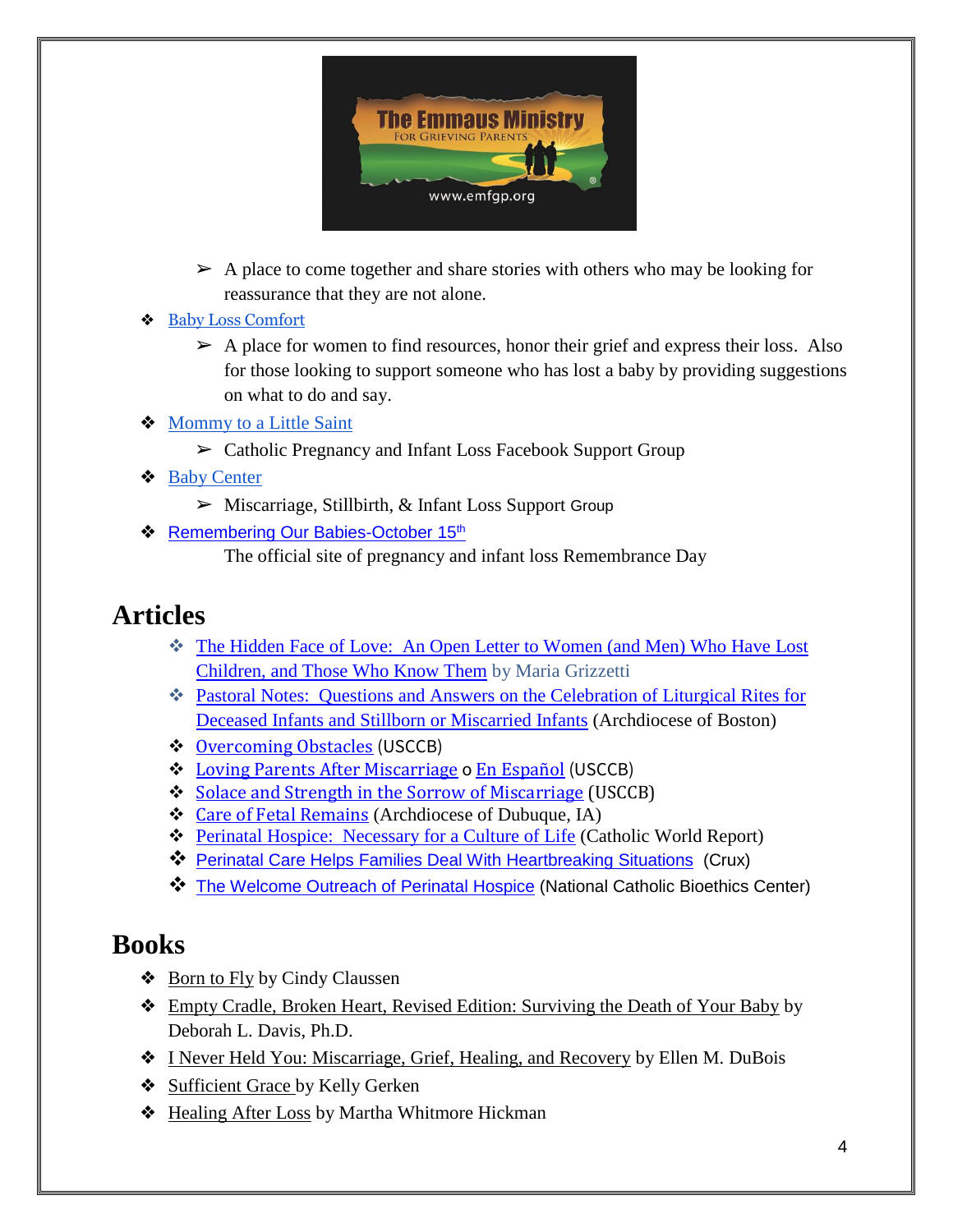

- ❖ Empty Arms: Coping With Miscarriage, Stillbirth and Infant Death by Sherokee Ilse
- ❖ A Silent Sorrow: Pregnancy Loss- Guidance and Support for You and Your Family by Ingrid Kohn
- ❖ A Gathering of Angels by Victoria Leland
- ❖ Through the Eyes of a Lion by Levi Lusko
- ❖ An Exact Replica of a Figment of my Imagination: A Memoir by Elizabeth McCracken
- ❖ Jesus Calling by Sarah Young

## **Prayer Books**

- ❖ [Mourning a Miscarriage-Prayers for a Couple Grieving the Death of Their Unborn Child](http://shopelizabethministry.mybigcommerce.com/mourning-a-miscarriage/) by The Elizabeth Ministry
- ❖ [The Original Mothers' Manual](https://www.amazon.com/Original-Mothers-Manual-Francis-Coomes/dp/B003AKBV2S) by A Francis Coomes, S.J.
- ❖ [Journey in Love: A Catholic Mother's Prayers After Prenatal Diagnosis](https://www.osvcatholicbookstore.com/product/journey-in-love-a-catholic-mother-s-prayers-after-prenatal-diagnosis) by Kathryn Anne Casey

## **Video**

❖ [Infant Remembrance-The Gist](https://www.bostoncatholic.org/MassofRemembrance/)

Rachael Balducci, of Catholic TV's "The Gist," interviews photographer Lisa Seidel of "Now I Lay Me Down To Sleep."

## **Other Resources**

- ❖ [Behold Your Child](https://www.dbqarch.org/offices/respect-life/beholdyourchild/)
	- $\triangleright$  A new ministry for parishes or organizations to provide hope and healing for parents and families who have experienced miscarriage, stillbirth, or infant death (whether recently or years ago). Developed in collaboration by the offices of Marriage and Family Life, Respect Life and Social Justice of the Archdiocese of Dubuque, IA and Catholic Charities
- ❖ [Now I Lay Me Down to Sleep](https://www.nowilaymedowntosleep.org/)
	- $\triangleright$  Remembrance photography to parents suffering the loss of a baby through a national network of professional photographers.
- ❖ [Molly Bears](https://www.mollybears.org/)
	- $\triangleright$  Weighted teddy bears for families coping with any form of infant loss.